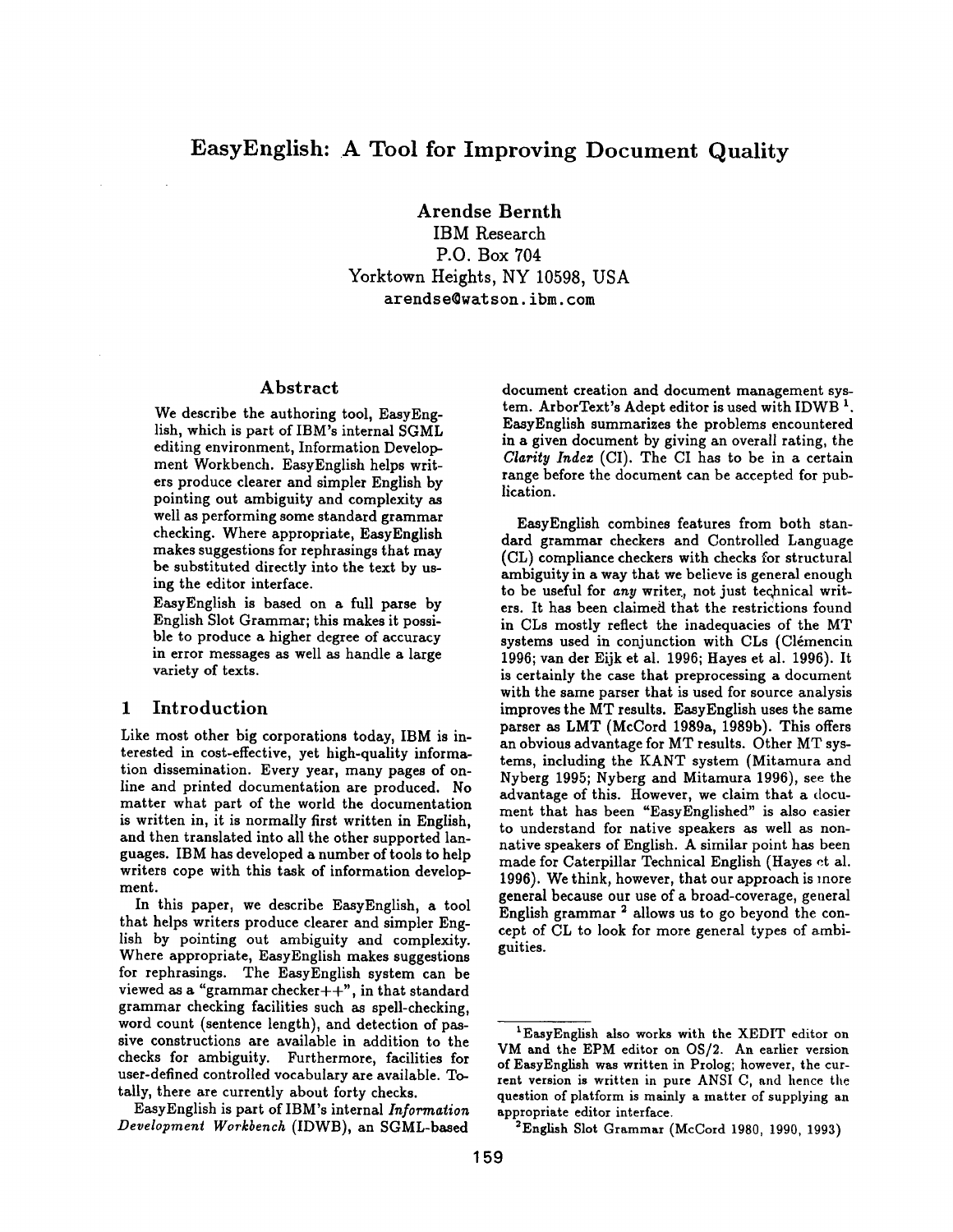# **2 Controlled Language Checker or Grammar Checker?**

The emphasis of a CL compliance checker is on ensuring that the input text (document) conforms to the restrictions imposed by the definition of the CL, whereas the emphasis of a standard grammar checker is on ensuring that the text is not ungrammatical. Controlled Languages have been invented to solve the problems associated with readability and translatability, with slight regard to ensuring grammaticality. In fact, the point has been made that it is up to the writer to ensure that the text is grammatical (Hayes et al. 1996). Or, in the words of Goyvaerts (1996): " ... it is still possible to write controlled non-English." A similar point has been made for GIFAS Rationalized French (Lux and Dauphin **1996).** 

However, the more grammatical the text is, the easier it is to read and translate, so it seems that this concept of a CL checker is too narrow. On the other hand, in many applications it may not be necessary for writers to restrict themselves to a very limited subset of English in order to write easily understandable and translatable documents. In this sense the concept of a CL checker may be too broad.

We have developed a system that we believe strikes a useful balance between CL checking and standard grammar checking. It consists in restricting the CL checking to the detection of structural (syntactic) ambiguity, complexity, and violations of vocabulary constraints. This view is in line with the description of *Dokumentationsdeutsch* in (Schachtl 1996). Dokumentationsdeutsch is not defined by a list of allowed constructions, but rather by a list of forbidden constructions, allowing most of standard German syntax. In the same way, EasyEnglish allows most of standard English syntax. Also (Lux and Dauphin 1996) point out the importance of the linguistic coverage being as broad as possible. At the same time, we perform some of the checks that a standard grammar checker would perform.<sup>3</sup>

The CL checks of EasyEnglish do work better when the text is not too ill-formed grammatically, since ill-formedness reduces the chances of the parser making good sense of the input. Most grammar checkers seem to have a problem with *precision, 4*  and this evidently stems from the inability of the system to make sense of the input. This is caused not only by too narrow coverage of the parser, but also by the ill-formed input that a standard grammar checker tries to deal with; it is harder to parse non-standard constructions correctly. It has been pointed out time and again (Richardson and Braden-Harder 1993; Wojcik and Holmback 1996; Clémencin 1996) that user acceptance depends on suitably high precision. Of course, the user also wants the checker to find the problems that need to be corrected, <sup>5</sup> but this seems to take much lower precedence (Wojcik and Holmback 1996; C16mencin 1996).

We have made a small, preliminary study comparing the quality of EasyEnglish with that of Grammatik and the grammar checker in AmiPro. For the study, we used a variety of text types, including technical documents, a manager's speech, and an online job advertisement written by a non-native English speaker. The (Precision, Recall) figures were: EasyEnglish (0.81, 0.87), Grammatik (0.51, 0.86), AmiPro (0.50, 0.69). There is overlap in the kinds of checks made by these three systems, but we attempted to evaluate each system on its own terms, i.e. on the basis of the collection of checks that it. tries to do. That is, these figures show how well each system does what it tries to do, rather than how useful what it tries to do is. (The recall figures for Grammatik and AmiPro may be artificially high, since we may not have been able to identify all the problems that these grammar checkers intend to address.)

Of course, high precision and recall alone are not enough to ensure the *usefulness* of an authoring tool such as EasyEnglish. We agree with (Adriaens and Macken 1995; Wojcik and Holmbach 1996) that it is also necessary to evaluate how well writers can use the system to arrive at a satisfactory document. It is our claim that the types of checks EasyEnglish performs are vastly more relevant for ensuring high document quality than a majority of the checks in the above-mentioned grammar checkers (e.g. most of the lexically-based checks). It has been claimed that standard grammar checkers typically check for stylistic issues that are relevant for writers of fiction (Goyvaerts 1996). But, as Goyvaerts (1996) puts it: "Industry does not need Shakespeare or Chaucer, industry needs clear, concise communcative writing -- in one word Controlled Language." Of course, standard grammar checkers do also try to supply checks that are relevant for non-fictional genres. However, some of the standard stylistic recommendations are not entirely relevant for technical documents at least. It is, for example, rather common for a standard grammar checker to discourage repetition. For a company that has to pay for document translation on a per word basis, every repeti-

<sup>3</sup>We have conflated the notions of *grammar errors* and style weaknesses. For a good discussion of the differences, see (Ravin 1993).

<sup>4</sup>We define *precision* to be the number of relevant error reports divided by the total number of error reports. In other words, it is a measure of how many irrelevant error reports the user will be bothered with. The higher the precision, the better.

<sup>5</sup>We will use the term *recall* to mean the number of relevant problems found divided by the number of all problems occurring in the text. Recall thus describes how good the checker is at identifying the problems. The higher the recall, the better.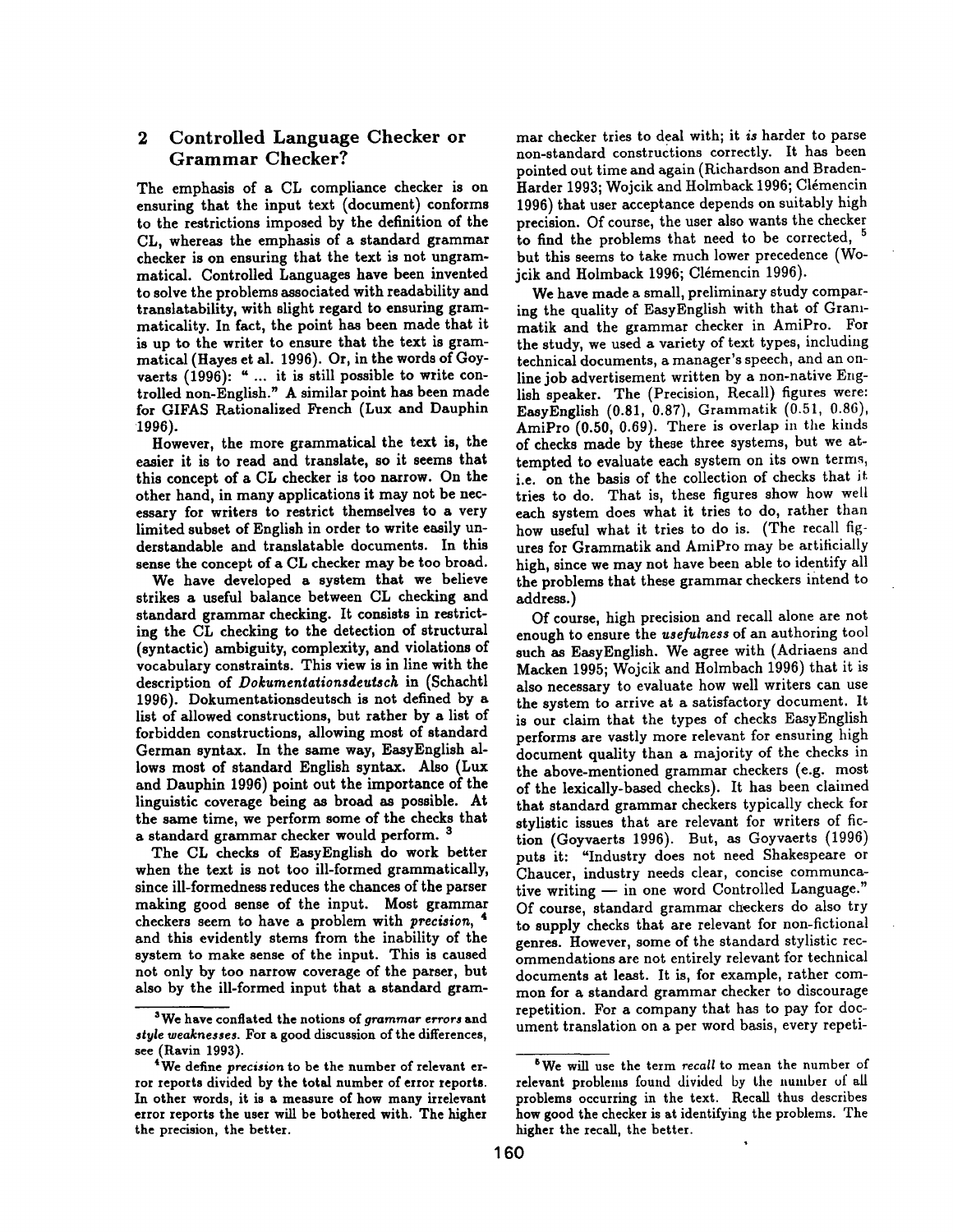tion means a savings.

# 3 Resolution of Ambiguity

EasyEnglish identifies a number of structurally ambiguous constructions and supplies suggestions for unambiguous rephrasings. It is then up to the user to decide which interpretation is intended. Some systems support automatic substitution; since we deal with truly ambiguous constructions, we have to involve the user in making the choice. The EasyEnglish editor interface, however, does allow the user to select an offered rephrasing by mouse-clicking and have the selection substituted automatically. Other systems, e.g. the *Attempto System* (Fuchs and Schwitter 1996), present the user with a rephrasing that illustrates which interpretation the system arrived at. If that interpretation is not the desired one, it is up to the user to construct a rephrasing that will result in the desired interpretation. We think it is more user-friendly to show the user exactly how the construction may be ambiguous and let her make her own choice.

In order for the disambiguation rules to work properly, it is crucial to have a deep analysis of the text. This deep analysis is provided by English Slot Grammar (ESG) (McCord 1980, 1990, 1993) in the form of parse trees expressed as a network structure. The disambiguation rules explore the network to spot ambiguous and potentially ambiguous constructions.

ESG often provides more than one parse, ranked according to a specific numerical ranking system (McCord 1990, 1993). But, unlike some other systems, e.g. the Boeing Simplified English Checker (Wojcik and Holmback 1996), which look at a whole forest of trees, it is only necessary for EasyEnglish to look at the highest-ranked parse. ESG parsing heuristics often arrive at correct attachments in the highest-ranked parse. But even when the attachment is off, EasyEnglish can often point out other attachment possibilities to the writer. For exampie, if a present participial clause is attached to the object of a verb, there will also be the possibility that the participial clause actually should modify the subject instead. However, it is not necessary for the parse to reflect this, since this can be reflected in the EasyEnglish rule instead. A simplistic view of this rule would be: *"If* a present participial clause modifies the object, suggest two rephrasings, one that forces the attachment to the subject, and one that forces the attachment to the object".

An example taken from an IBM manual: "Different system users may operate on different objects using the same application program."

This sentence generates the following message:

*Ambiguous attachment of verb phrase: "using the same application program".* 

*Who/what is "using the same application program", "Different system users" or "different objects" ?* 

*If "Different system users", a possible rephrasing would be: "by using the same application program";* 

*If "different objects", a possible rephrasing would be: "different objects that use the same application program".* 

Notice the additional benefit we get from basing the suggestion on a parse: the correct subject-verb agreement can be inferred for use in the suggestions.

Coordination is another source of ambiguity, since the scope is not always clear. One type of ambiguity occurs when a conjoined noun phrase premodifies a noun, as in this example from an IBM manual:

" It is the number defined in the file or result field definition. "

The phrase "file or result field definition" is ambiguous in many ways, as is shown by the output from EasyEnglish:

*Ambiguity in: "the file or result field definition". Possible rephrasings: '`the result field definition or the file" or "the file definition or the result field definition" or "the file field definition or the result field definition" or "the definition of the file or of the result field" or "the field definition of the file or of the result"* 

Another type of ambiguity in coordination concerns combinations of coordinating conjunctions, as illustrated by the following example: "The cat and the rat or the mat sat."

*Ambiguous coordination; possible rephraslags: "Either the cat and the rat or the mat" or* 

*"The cat and either the rat or the mat"* 

The above cases illustrate constructions that are definitely ambiguous; however, some common problems involve modification that may or may not be correct, depending on domain knowledge, which we do not attempt to make use of at present.

For example, the implicit subject in a nonfinite clause premodifying the main clause should be the same as the subject of the main clause. It is generally not possible to tell, on the basis of syntax alone, whether the author has adhered to this rule. But it *is* possible to alert the user to the potential problem. The following two examples illustrate the problem. The first example, taken from an IBM manual, is okay, whereas the second example, taken from (Lederer 1989), is not okay.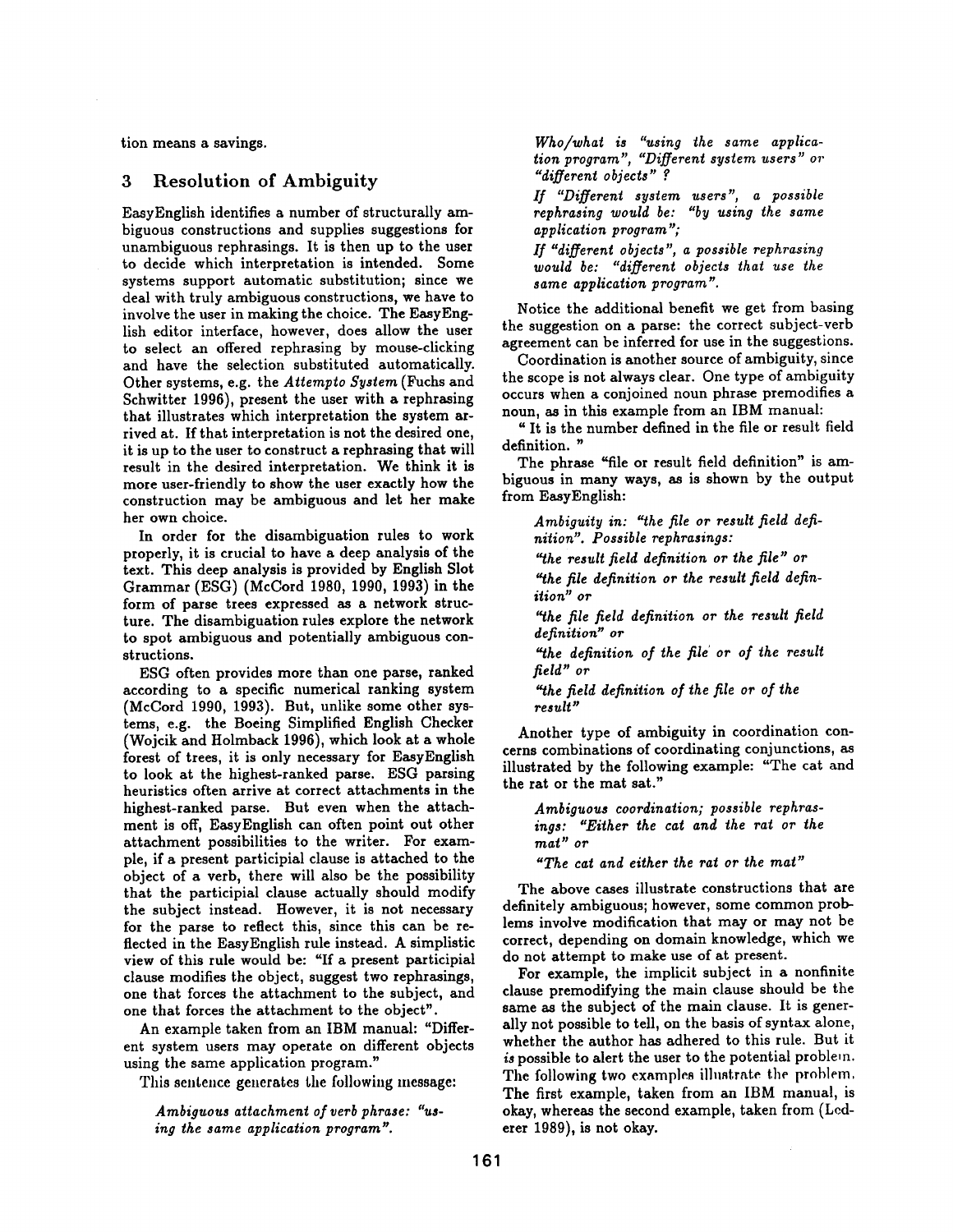" After signing on, the user has access to all objects on the system. "

 $Potential$ y wrong modification: "signing *on". Okay if subject of "signing on" is "the user":* 

" As a baboon who grew up wild in the jungle, I realized that Wiki had special nutritional needs. "

*Potentially wrong modification; okay if "I" is "a baboon who grew up mild in the jungle".* 

An earlier version of EasyEnglish, written in Prolog, included a pronoun resolution module, RAP (Lappin and McCord 1990a,b; Lappin and Leass 1994). This module, originally written for use with LMT, was modified slightly to point out ambiguous pronominal references. It has not yet been included in the C version of EasyEnglish, and we give here an example of its use produced by the Prolog version. The example is taken from (Lederer 1989): =Guilt, vengeance, and bitterness can be emotionally destructive to you and your children. You must get rid of them."

This generates the following message:

*Ambiguous pronoun reference: '2hem".* 

### 4 Vocabulary Functions

EasyEnglish comes with a built-in general English dictionary of about 80,000 words. In addition, EasyEnglish has a flexible system for using dictionaries as it does its analysis. Users can specify in a user profile which dictionaries they want to call up. The specification can include any number of term dictionaries, any number of abbreviation dictionaries, any number of non-allowed word dictionaries, and any number of controlled vocabulary dictionaries. There are EasyEnglish commands for compiling a user-maintainable format of these different kinds of dictionaries into efficiently useable forms, and for creating abbreviation dictionaries from terminology dictionaries in maintainance form.

The dictionaries support three different types of vocabulary checks. The first vocabulary check looks for restricted words, i.e. words that the writer either should never use, or that the writer should only use as certain parts-of-speech. The user may specify these words in a specific user dictionary along with preferred alternatives. In addition, this category includes slang words, a list of which is systemsupplied. The second type of vocabulary check identifies acronyms or abbreviations in the text and checks to see that the first occurrence is properly spelled out according to the definition supplied in the user dictionary for acronyms. The third check gives the user the option to specify a controlled vocabulary; all words that are not in the controlledvocabulary file or that are improperly used with respect to part-of-speech will be flagged, should the

user decide to turn this check on. User dictionaries for restricted words, acronyms, and controlled vocabulary have been built for the IDWB for certain domains.

The vocabulary checks rely on two things: the parser and user dictionaries. It is crucial to be able to determine the applicable part of speech with accuracy. Take for example the word "beef". If this is used as a verb ("they beef a lot"), it should be flagged as slang; on the other hand, if it is used as a noun ("he ate beef"), it should *not* be flagged. A full parse helps decide on this.

User dictionaries may be built with the help of the separate *terms* module, ETerms, which is run independently of EasyEnglish. ETerms identifies candidates for new terms by looking for words not found in any of the dictionaries<sup>6</sup> as well as multinoun terms. The output from ETerms is very accurate due to the use of full ESG parsing. For each term, the frequency is stated, and the user has the choice between having the terms sorted either in frequency order or alphabetical order. The terms file has a format that is directly usable as a user dictionary; however, to keep terminology consistent and remove misspellings, it is necessary that a terminologist approve the content before actual use.

The terms file may also be sent to the IBM translation centers at an early stage. This speeds up the task of translation considerably, since their terminologists can decide on the proper translations before the translators actually start the translation process. This list is also a good start on an online bilingual dictionary for an MT system.

## 5 Standard Grammar Checking

In addition to spotting ambiguity and providing terminological support, EasyEnglish also performs more traditional grammar checking. It is a delicate balance to process text that has grammatical errors; the parser needs to be able to make reasonably good sense of the text in order for the checking component not to overflag problems. The grammatical checks fall into three different categories, which we will treat separately: Syntactic problems, lexical problems, and punctuation problems.

#### 5.1 Syntactic problems

This category is obviously the category most sensitive to parsing problems. However, we have found that a number of checks can be implemented successfully, including, but not limited to, checks for lack of parallelism in coordination and in list elements, passives, double negatives, long sentences, incomplete sentences, wrong pronoun case, and long noun strings.

<sup>&</sup>lt;sup>6</sup>Since these could also be misspellings, they are also flagged by EasyEnglish itself.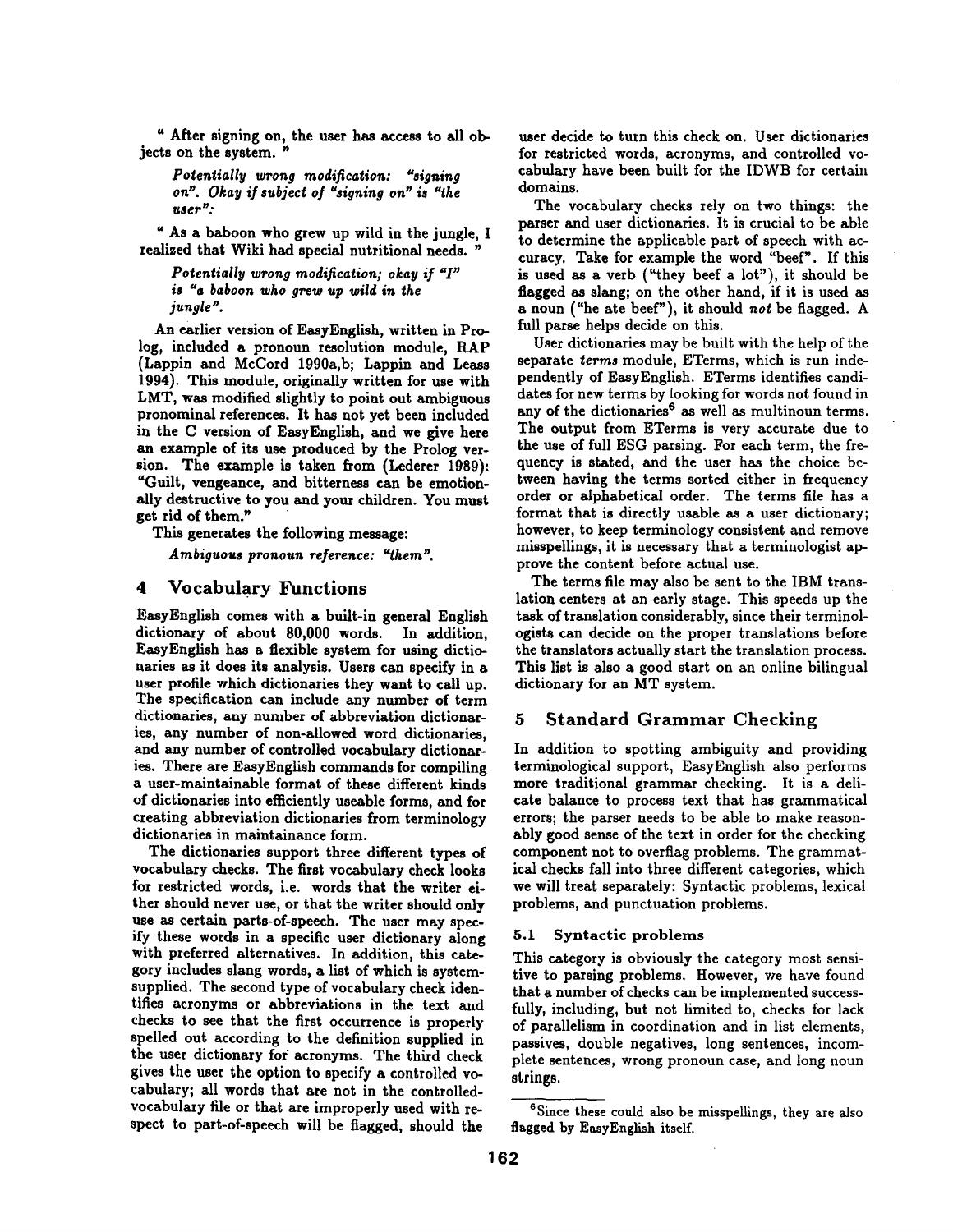To illustrate the function of these checks, let us look at the checks for *passives.* When a passive construction is encountered, an active transformation provides the desired suggested rephrasing, provided the logical subject is available. If the logical subject is not available, the passive is pointed out, but no rephrasing is offered. Some standard grammar checkers insist on supplying an active rephrasing even in this case, and they do that by introducing a fake subject 'T', "they", or "he". In our view, this rarely provides a reasonable iephrasing.

The following sentence from an IBM manual illustrates both cases: "The format is defined in the file which was not included by the header file."

This sentence generates two messages for the passives, one without a rephrasing, and one with a rephrasing:

*Passive construction: ~is defined in the file which was not included by the header file". Passive construction: "was not included by the header file". Possible rephrasing: "which the header file did not include"* 

The parse supplies the information necessary to decide on the correct word order and tense used in the rephrasing.

In the case of a double passive, there is the additional problem of ambiguity, as illustrated by the following example from (Lederer 1989): "Two cars were reported stolen by the Groveton police yesterday." $7$ 

*Ambiguous passive construction. Is the*  subject of "stolen": "the Groveton police"?

In contrast to this group of syntactic problems, a check for subject-verb agreement is much harder to implement reliably. This is due to the ambiguity of part-of-speech that is so prevalent in English. Many verbs can also be nouns and vice versa. When there then is a mistake in subject-verb agreement, it becomes very hard to produce a reliable parse. (We are assuming a strictly syntactic approach). Standard grammar checkers seem to have even worse problems with this check (on the order of a precision of less than 10 percent).

### 5.2 Lexical Problems

Lexical problems, on the other hand, are not very much affected by bad parses and can be spotted with a high degree of reliability. These include misspelled or unknown words, duplicated words, and the like.

#### 5.3 Punctuation

Using a full parse, EasyEnglish is able to spot a variety of punctuation errors, including, but not limited to, missing commas in conjoined clauses and noun

phrases, comma splices, missing hyphens, missing punctuation at the end of a segment, and questions with a final period instead of a question mark.

# 6 The Use of Formatting Tags

EasyEnglish works with SGML, Bookmaster, or IPF formats as well as with plain text. Dealing with formatting tags is a necessary, but rather complex, task, which is often underestimated (as pointed out by Clémencin (1996)). But the trouble of building a good tag-handling system is well-rewarded. Formatting tags are of great help in the segmentation process and may be enlisted for identifying conditions such as missing periods (or other sentence delimiters) and lack of parallelism in lists, both of which are handled by EasyEnglish. It is also useful to be able to identify tables and displays, thereby allowing differential treatment of them. Furthermore, it can be helpful for the parser to take the tags into account, especially quote and highlighting tags, which may delimit complete phrases; header tags can influence the parser to prefer noun phrase analyses over sentence analysis.

Another, very important, use of formatting tags is checking of revised text only. The so-called *revision* tags indicate revisions to earlier versions of the document. Being able to properly identify revised parts means that the user can elect to check only revised parts. This is a great time saver, considering the extensive use of previously written documents in a technical environment (Means and Godden 1996).

# **7** Conclusion

One of our greatest concerns has been to provide a system that is both useful and acceptable to the user. We have addressed this issue on four fronts: High precision, generality of the problem types EasyEnglish is able to identify, customizability, and userfriendly interfaces. *High precision* is attained by the use of a high-quality, robust, broad coverage grammar (ESG) that delivers dependably consistent parses with great detail. *Generality* is attained by addressing generally ambiguous constructions rather than restricting ourselves to a specific CL. This way, the user does not have to learn a CL, either, which can be a quite difficult task (Wojcik and Holmback 1996; van der Eijk et al. 1996; Douglas and Hurst 1996; Ooyvaerts 1996). *Customizability* is attained by allowing the user to specify in a user profile which checks should be applied, as well as which user dictionaries should be used. *User-friendliness* is attained by integrating EasyEnglish with suitable editing environments in such a way as to make changes easy, and to keep the EasyEnglish information upto-date with these changes. Error statistics are constantly updated as the user corrects mistakes, so that once a mistake is corrected the user will not be bothered with it again.

<sup>7</sup>This sentence is actually ambiguous in many ways; here, we shall not address the other ambiguities.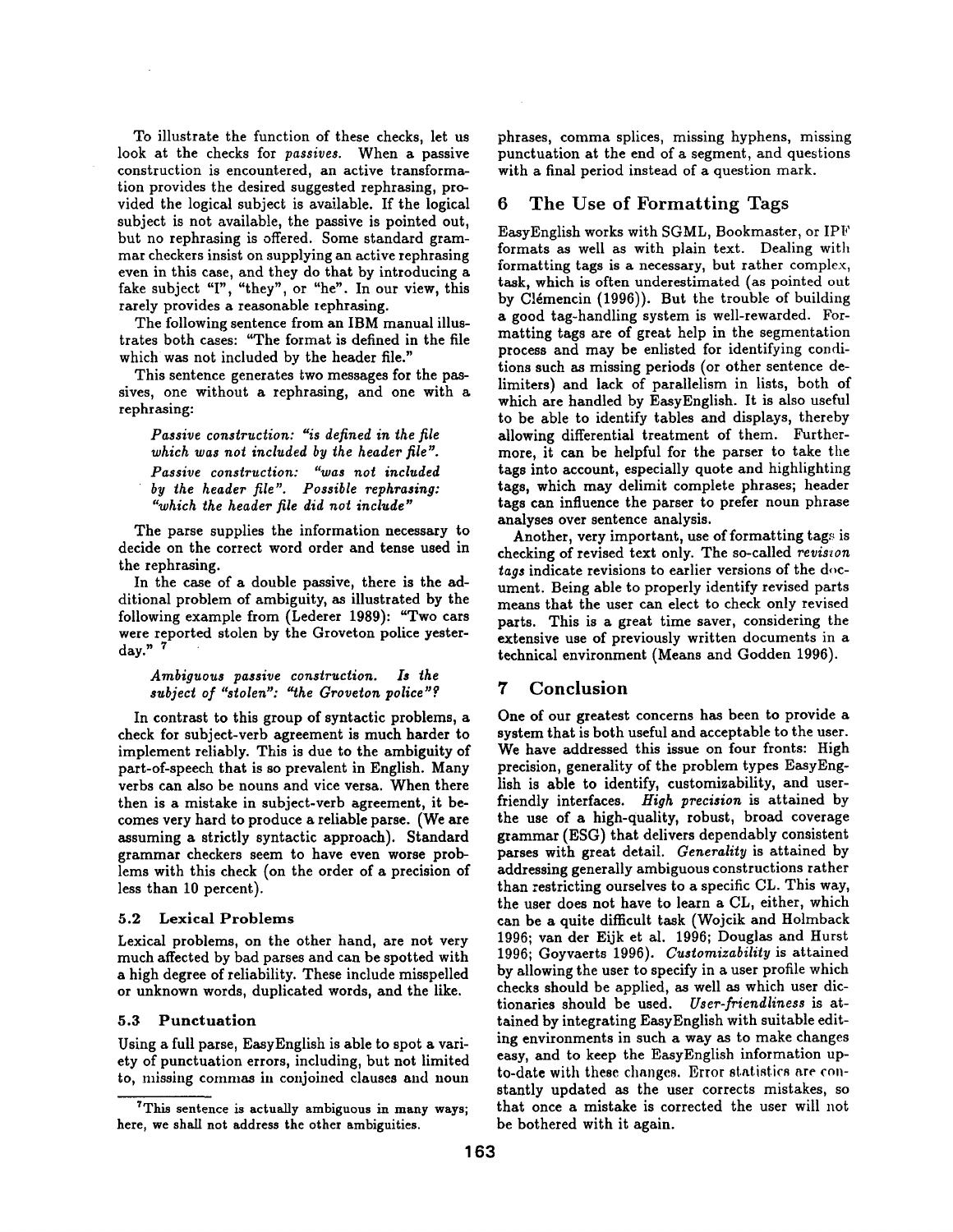Judging from the feedback from our users, this approach seems to have paid off. Users generally express enthusiasm about using EasyEnglish, and the IBM translation centers have reported that they find the "EasyEnglished" documents easier to deal with. This is informal evidence that our goal of easing the task of translation has been accomplished; however, we still need to make formal studies to be able to quantify the exact savings.

# 8 Acknowledgements

I would like to thank the following persons for contributions to EasyEnglish and to this paper: Michael McCord of IBM Research for use of his ESG grammar and parser, for contributing ideas to the design **and** implementation, for extensive work on the lexicons and lexical utilities, and for commenting on this paper; Andrew Tanabe of the IBM AS/400 Division for contributing ideas for some of the rules, for coordinating users and user input, for extensive testing, and for his role in incorporating EasyEnglish in IDWB; Sue Medeiros of IBM Research for reading and commenting on this paper.

### References

- G. Adrisens and L. Macken. 1995. Technological Evaluation of a Controlled Language Application: Precision, Recall, and Convergence Tests for SECC. In *Proceedings of the 6th International Conference on Theoretical and Methodological Issues in Machine Translation, pp.* 123-141, Leuyen, Belgium.
- G. Clémencin. 1996. Integration of a CL-Checker in an Operational SGML Authoring Environment. In *Proceedings of The First International Workshop On Controlled Language Applications,*  Katholieke Universiteit Leuven, pp. 32-40, Belgium.
- S. Douglas and M. Hurst. 1996. Controlled Language Support for Perkins Approved Clear English. In *Proceedings of The First International Workshop On Controlled Language Applications,*  Katholieke Universiteit Leuven, pp. 93-105, Belgium.
- N. E. Fuchs and R. Schwitter. 1996. Attempto Controlled English (ACE). *Proceedings of The First International Workshop On Controlled Language Applications,* Katholieke Universiteit Leuven, pp. 124-136, Belgium.
- P. Goyvaerts. 1996. Controlled English, Curse or Blessing? A User's Perspective. *Proceedings of The First International Workshop On Controlled Language Applications,* Katholieke Universiteit Leuven, pp. 137-142, Belgium.
- P. Hayes, S. Maxwell, and L. Schmandt. 1996. Controlled English Advantages for Translated and Original English Documents. *Proceedings of The First International Workshop On Controlled Language Applications,* Katholieke Universiteit Leuyen, pp. 84-92, Belgium.
- S. Lappin and H. Leass. 1994. An Algorithm for Pronominal Anaphora Resolution. *Computational Linguistics,* vol. 20, pp. 535-561.
- S. Lappin and M. C. McCord. 1990a. A Syntactic Filter on Pronominal Anaphora for Slot Grammar. *Proceedings of the ~Sth Annual Meeting of the ACL,* pp. 135-142.
- S. Lappin and M. C. McCord. 1990b. Anaphora Resolution in Slot Grammar. *Computational Linguistics,* vol. 16, pp. 197-212.
- R. Lederer. 1989. *Anguished English,* Laurel Books, Dell Publishing.
- V. Lux and E. Dauphin. 1996. Corpus Studies: A Contribution to the Definition of a Controlled Language. *Proceedings of The First International Workshop On Controlled Language Applications,*  Katholieke Universiteit Leuven, pp. 193-204, Belgium.
- M. C. McCord. 1980. Slot Grammars. *Computational Linguistics,* vol. 6, pp. 31-43.
- M. C. McCord. 1989a. Design of LMT: A Prologbased Machine Translation System. *Computational Linguistics,* vol. 15, pp. 33-52.
- M. C. McCord. 1989b. LMT. *Proceedings of MT*  Summit II, pp. 94-99, Deutsche Gesellschaft für Dokumentation, Frankfurt.
- M. C. McCord. 1990. Slot Grammar: A System for Simpler Construction of Practical Natural Language Grammars. In R. Studer, editor, *Natural Language and Logic: International Scientific Symposium,* Lecture Notes in Computer Science, Springer Verlsg, Berlin, pp. 118-145.
- M. C. McCord. 1993. Heuristics for Broad-Coverage Natural Language Parsing. *Proceedings of the ARPA Human Language Technology Workshop,*  Morgan-Kaufmann.
- L. Means and K. Godden. 1996. The Controlled Automotive Service Language (CASL) Project. *Proceedings of The First International Workshop On Controlled Language Applications,* Katholieke Universiteit Leuven, pp. 106-114, Belgium.
- T. Mitamura and E. H. Nyberg. 1995. Controlled English for Knowledge-Based MT: Experience with the *KANT* System. *Proceedings of the 6th International Conference on Theoretical an Methodological Issues in Machine Translation,*  Leuven, Belgium.
- E. H. Nyberg and T. Mitamura. 1996. Controlled Language and Knowledge-Based Machine